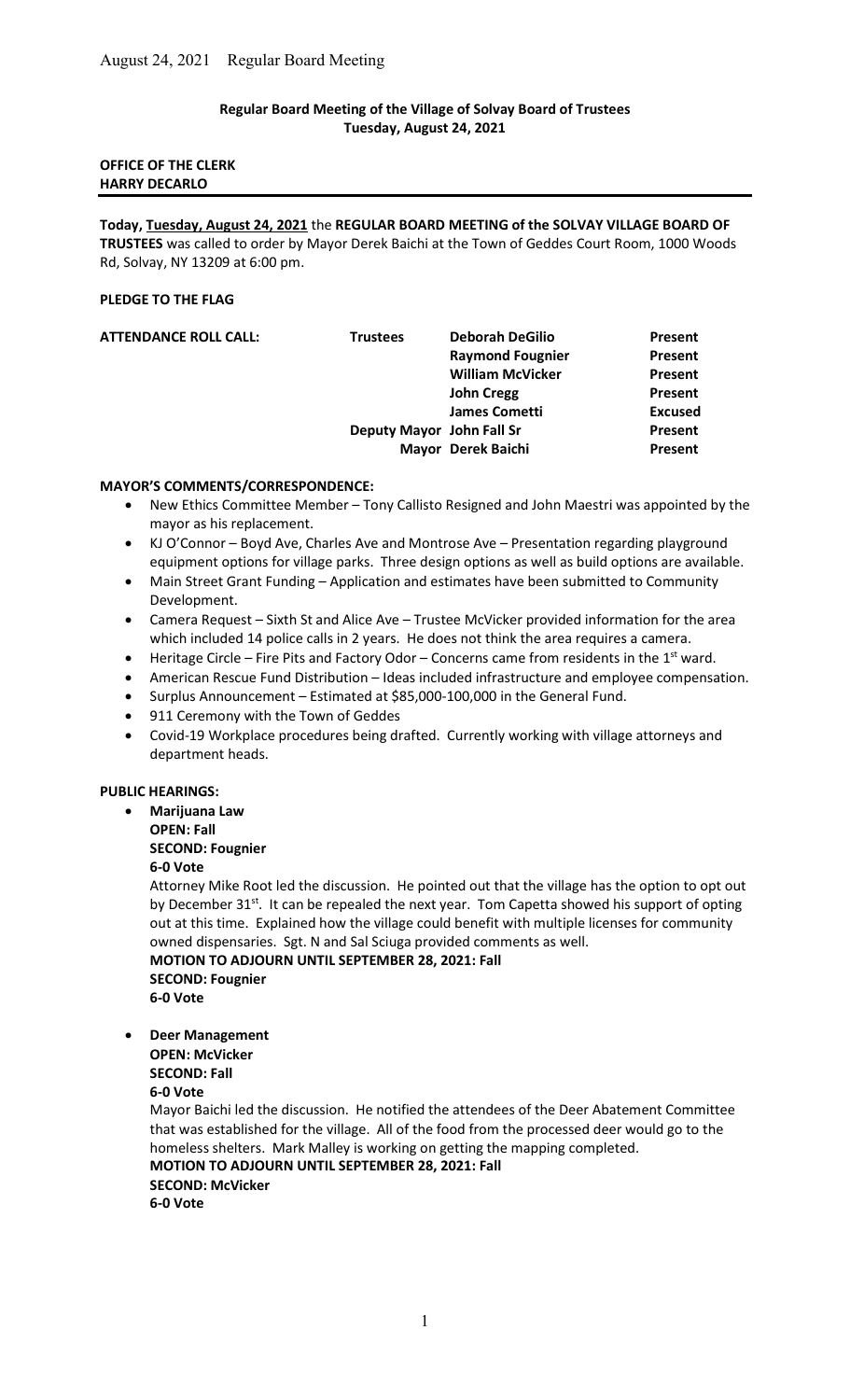COMMITTEE REPORTS:

| Administrative  | Derek Baichi, Mayor - None                                                                                                                                                                                                                                                                                                                                                                                                                                                                                                                                                                                                                                                                                                                                                                                                                                      |
|-----------------|-----------------------------------------------------------------------------------------------------------------------------------------------------------------------------------------------------------------------------------------------------------------------------------------------------------------------------------------------------------------------------------------------------------------------------------------------------------------------------------------------------------------------------------------------------------------------------------------------------------------------------------------------------------------------------------------------------------------------------------------------------------------------------------------------------------------------------------------------------------------|
| Legal           | <b>Village Attorney - None</b>                                                                                                                                                                                                                                                                                                                                                                                                                                                                                                                                                                                                                                                                                                                                                                                                                                  |
| <b>Finance</b>  | Derek Baichi, Mayor - Discussed the transition of the Treasurer for the<br>General and Electric Fund. Also discussed the PSC regulations.                                                                                                                                                                                                                                                                                                                                                                                                                                                                                                                                                                                                                                                                                                                       |
| <b>Police</b>   | Derek Baichi, Mayor - In July 841 calls for service including 26 follow up<br>investigations, 19 felonies, 151 traffic tickets and 1 DWI arrest.                                                                                                                                                                                                                                                                                                                                                                                                                                                                                                                                                                                                                                                                                                                |
| <b>Electric</b> | William McVicker, Trustee $-12$ service interruptions for the month<br>were discussed. Issues at the NYS Fairgrounds were addressed.                                                                                                                                                                                                                                                                                                                                                                                                                                                                                                                                                                                                                                                                                                                            |
| DPW/Highway     | Andrew Burke, DPW Superintendent - Street paving was completed on<br>Saturday by Ricelli. The recent sewer issues with the strong storms<br>passing through were addressed.                                                                                                                                                                                                                                                                                                                                                                                                                                                                                                                                                                                                                                                                                     |
| Library         | Dan Golden, Library Director - This week, we completed one of our<br>most successful Library Summer Reading programs of all time. A total<br>of 115 young people signed up for the program and read a total of 1,402<br>books-the largest number of participants and books read in more than<br>20 years. My thanks go to Brian Rowlands for having spearheaded<br>Summer Reading and having made this program such a success. Here<br>are the remaining events scheduled for Summer Reading 2021: Crafting<br>with Carolyn, every Friday at 2PM. Build Your Own Ice Cream Sundaes<br>Party, Thursday, August 26, 2PM. We are on summer hours until after<br>Labor Day. As of last week, we are again requiring everyone to wear<br>masks in the building, as per the directive from County Executive Ryan<br>McMahon regarding masks in schools and libraries. |
| <b>Codes</b>    | Aaron Sauer, Code Enforcement - Violations for the month were listed.<br>Chapter 89 of the code book and a replacement was requested.                                                                                                                                                                                                                                                                                                                                                                                                                                                                                                                                                                                                                                                                                                                           |
|                 | Authorization from the Board of Trustees to schedule a public hearing for Tuesday,                                                                                                                                                                                                                                                                                                                                                                                                                                                                                                                                                                                                                                                                                                                                                                              |

 September 28, 2021 at 6:00 at the Town of Geddes Court Room, 1000 Woods Rd, Solvay, NY 13209 to discuss Chapter 89 of the Village of Solvay Code Book and complete replacement. MOTION: William McVicker SECOND: John Fall Sr AYES: 6 NAYES: 0 MOTION CARRIED

Stormwater/Montrose Ave Mark Malley, Village Engineer - Honeywell Stormwater was addressed.

#### Additional Resolutions from the Village Board:

Trustee Fougnier addressed the property at 1007 Cogswell Avenue which is classified as Residential and the suggestion of property owner apply for a variance.

PUBLIC COMMENT: (Five Minute Time Limit Per Petitioner)

Jose Ranal, Village Resident expressed his concern regarding permit that was applied for back in August 2019. Requested reimbursement of \$2500 for filing and attorney fees put towards getting another permit issued.

 Authorization from the Board of Trustees to reimbursed Jose Ranal \$2500 for the costs incurred with applying for a permit including filing and attorney fees. MOTION: Derek Baichi SECOND: William McVicker No Vote Took Place

Attorney Mike Root suggested tabeling the resolution.

### MOTION TO TABLE: Deborah DeGilio SECOND: Raymond Fougnier

| <b>Deborah DeGilio</b>  | <b>Trustee</b> | Voted | Yes |
|-------------------------|----------------|-------|-----|
| <b>Raymond Fougnier</b> | <b>Trustee</b> | Voted | Yes |
| <b>William McVicker</b> | <b>Trustee</b> | Voted | Yes |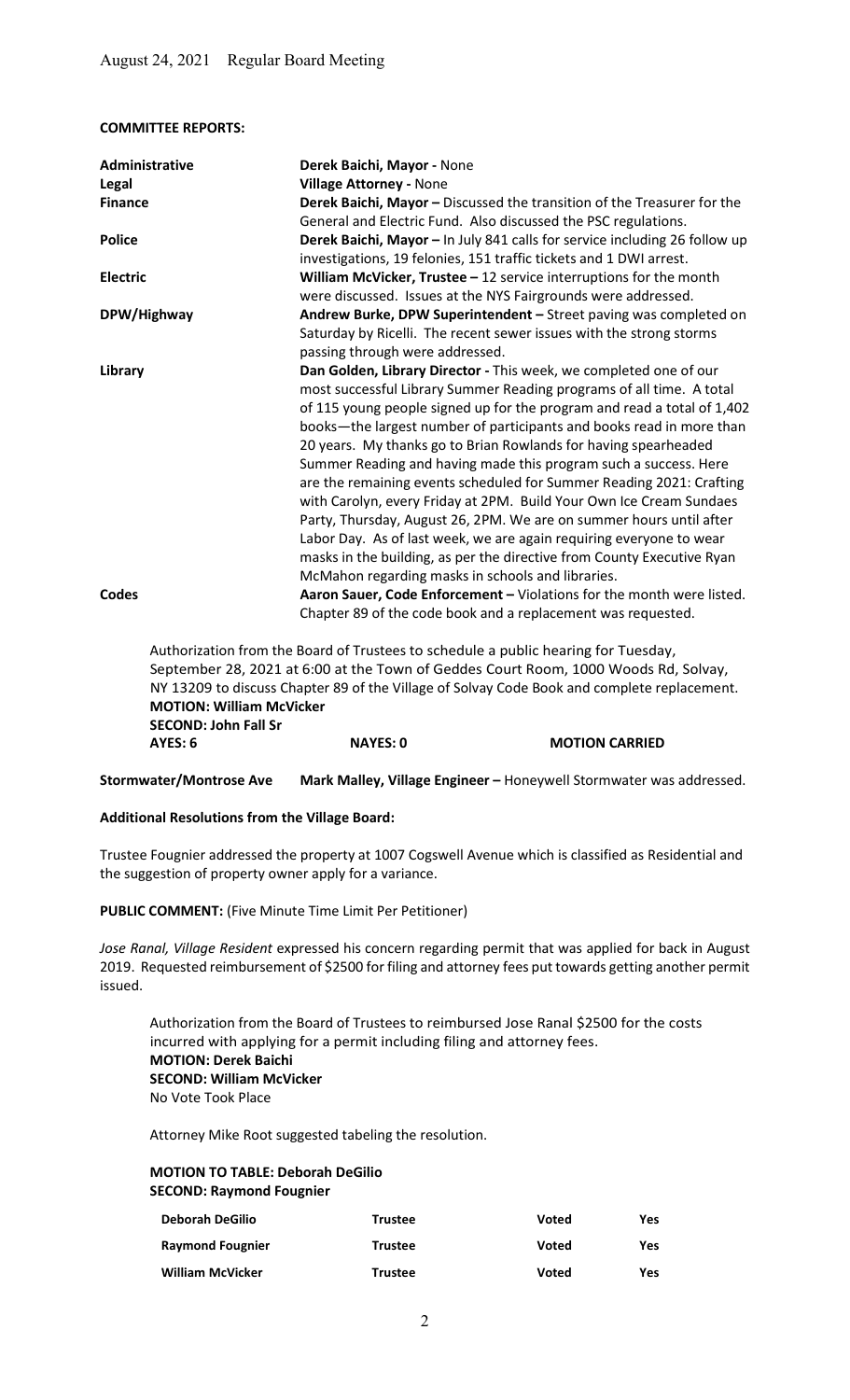| <b>John Cregg</b>    | <b>Trustee</b> | <b>Voted</b> | Yes                                   |
|----------------------|----------------|--------------|---------------------------------------|
| <b>James Cometti</b> | <b>Trustee</b> | <b>Voted</b> | Exc.                                  |
| John Fall Sr         | <b>Trustee</b> | <b>Voted</b> | Yes                                   |
| Derek Baichi         | <b>Mayor</b>   | <b>Voted</b> | No<br><b>Motion</b><br><b>Carried</b> |

Kathy Marinelli, Village Resident asked about 805 Cogswell Ave and mattress pick up.

John Maestri, Village Resident asked for an update with the Trustee Bellotti investigation.

Tom Capetta, Village Resident discussed the Solvay Tigers Little League and grant opportunities that become available.

#### RESOLUTIONS:

| 1. | from 7/1/21 to 7/31/21. (Total Cost to the Village is: \$13,660.00)<br>Below are the specific projects that will be reimbursed through Grant or the County:<br>$\bullet$<br><b>Tree Grant</b>                                                                                         |                 | Authorization from the Board of Trustees to pay C&S Engineers \$14,400.00 for services rendered<br>Invoice No. 0196309 - Project No. 114.224.001 - Reimbursable-Grant Gere Lock Road |      |  |
|----|---------------------------------------------------------------------------------------------------------------------------------------------------------------------------------------------------------------------------------------------------------------------------------------|-----------------|--------------------------------------------------------------------------------------------------------------------------------------------------------------------------------------|------|--|
|    | $\bullet$<br><b>Paving Project</b><br><b>MOTION: John Fall Sr</b>                                                                                                                                                                                                                     |                 | Invoice No. 0196311 - Project No. 114.240.001 - Reimbursable-Grant Milton Avenue                                                                                                     |      |  |
|    | <b>SECOND: John Cregg</b>                                                                                                                                                                                                                                                             |                 |                                                                                                                                                                                      |      |  |
|    | <b>AYES: 6</b>                                                                                                                                                                                                                                                                        | <b>NAYES: 0</b> | <b>MOTION CARRIED</b>                                                                                                                                                                |      |  |
| 2. | Authorization from the Board of Trustees to pay the Cerio Law Offices \$9,126.00 for services<br>rendered for the month of July 2021. A detailed list of charges has been provided to the<br>Board of Trustees.<br><b>MOTION: Raymond Fougnier</b><br><b>SECOND: William McVicker</b> |                 |                                                                                                                                                                                      |      |  |
|    | AYES: 6                                                                                                                                                                                                                                                                               | <b>NAYES: 0</b> | <b>MOTION CARRIED</b>                                                                                                                                                                |      |  |
| 3. | Authorization from the Board of Trustees to approve the minutes from the July 27, 2021<br>Regular Village Board Meeting and the Reading of the Minutes be herewith dispensed.<br><b>MOTION: John Cregg</b><br><b>SECOND: John Fall Sr</b>                                             |                 |                                                                                                                                                                                      |      |  |
|    | AYES: 6                                                                                                                                                                                                                                                                               | <b>NAYES: 0</b> | <b>MOTION CARRIED</b>                                                                                                                                                                |      |  |
| 4. | Authorization from the Board of Trustees to approve the minutes from the August 5, 2021<br>Special Board Meeting and the Reading of the Minutes be herewith dispensed.<br><b>MOTION: John Fall Sr</b><br><b>SECOND: Raymond Fougnier</b>                                              |                 |                                                                                                                                                                                      |      |  |
|    | <b>AYES: 6</b>                                                                                                                                                                                                                                                                        | <b>NAYES: 0</b> | <b>MOTION CARRIED</b>                                                                                                                                                                |      |  |
| 5. | Authorization from the Board of Trustees to hire Ms. Athena Clark as a Library Page for \$12.50<br>per hour, a work schedule not to exceed 19 hours per week and an effective date of September<br>25, 2021.<br><b>MOTION: Deborah DeGilio</b><br><b>SECOND: Raymond Fougnier</b>     |                 |                                                                                                                                                                                      |      |  |
|    | <b>Deborah DeGilio</b>                                                                                                                                                                                                                                                                | <b>Trustee</b>  | Voted                                                                                                                                                                                | Yes  |  |
|    | <b>Raymond Fougnier</b>                                                                                                                                                                                                                                                               | <b>Trustee</b>  | <b>Voted</b>                                                                                                                                                                         | Yes  |  |
|    | <b>William McVicker</b>                                                                                                                                                                                                                                                               | <b>Trustee</b>  | <b>Voted</b>                                                                                                                                                                         | Yes  |  |
|    | <b>John Cregg</b>                                                                                                                                                                                                                                                                     | <b>Trustee</b>  | <b>Voted</b>                                                                                                                                                                         | Yes  |  |
|    | <b>James Cometti</b>                                                                                                                                                                                                                                                                  | <b>Trustee</b>  | Voted                                                                                                                                                                                | Exc. |  |
|    | John Fall Sr                                                                                                                                                                                                                                                                          | <b>Trustee</b>  | Voted                                                                                                                                                                                | Yes  |  |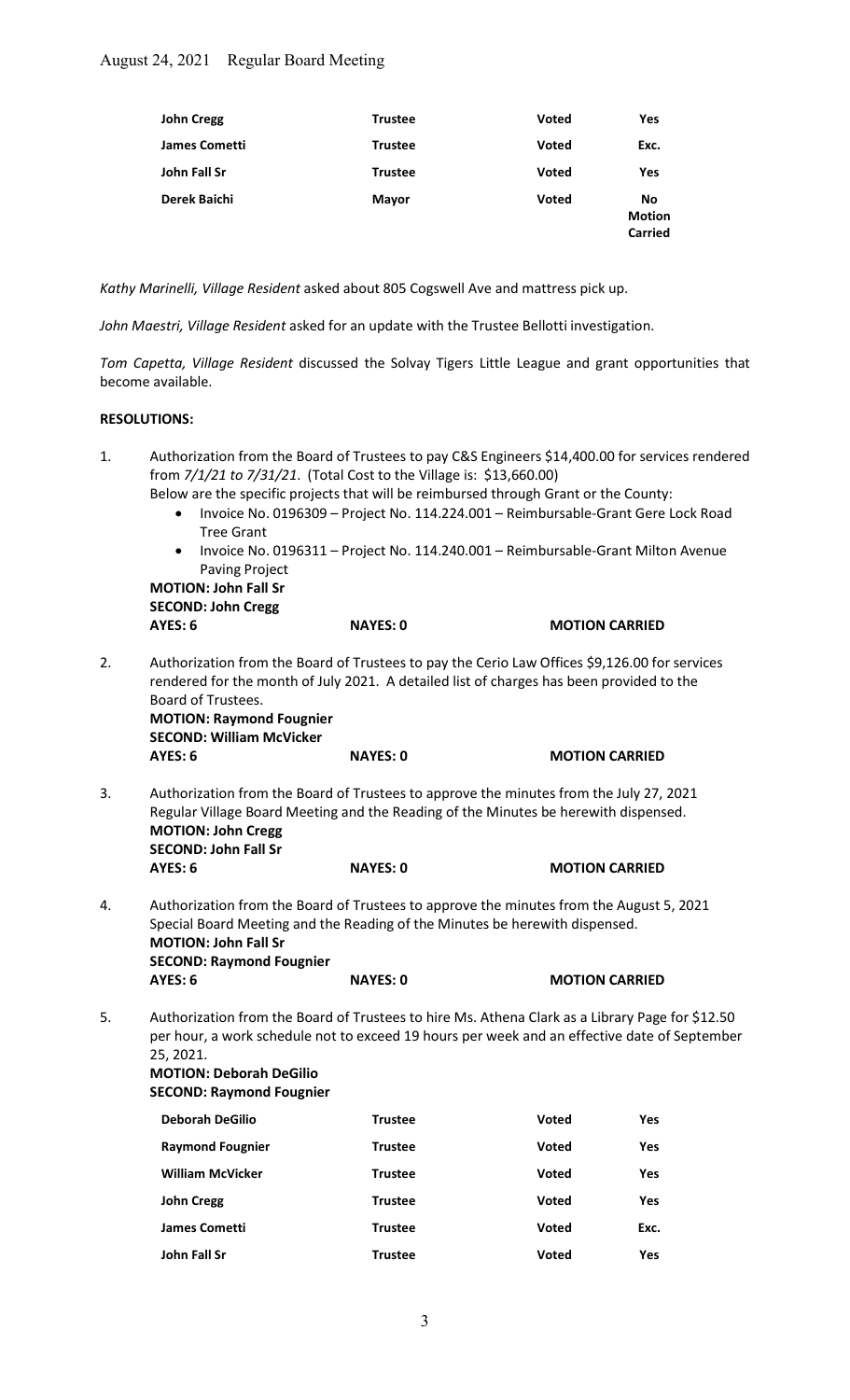|                                                                                                                                                                                  | Derek Baichi                                                                                                                                                                                                                                                                                                                                                                                                                                                                               | <b>Mayor</b>    | <b>Voted</b>          | Yes<br><b>Motion</b><br><b>Carried</b> |
|----------------------------------------------------------------------------------------------------------------------------------------------------------------------------------|--------------------------------------------------------------------------------------------------------------------------------------------------------------------------------------------------------------------------------------------------------------------------------------------------------------------------------------------------------------------------------------------------------------------------------------------------------------------------------------------|-----------------|-----------------------|----------------------------------------|
| 6.                                                                                                                                                                               | Authorization from the Board of Trustees to have the Mayor sign a Letter of Condemnation for<br>the emergency demolition of the fire-damaged and condemned residence located at 100<br>Wycliff Road in the Village of Solvay, New York.<br><b>MOTION: William McVicker</b><br><b>SECOND: John Fall Sr</b>                                                                                                                                                                                  |                 |                       |                                        |
|                                                                                                                                                                                  | AYES: 6                                                                                                                                                                                                                                                                                                                                                                                                                                                                                    | <b>NAYES: 0</b> | <b>MOTION CARRIED</b> |                                        |
| 7.                                                                                                                                                                               | Authorization from the Board of Trustees to accept Scanlon Trucking & Excavating LLC<br>Proposal for the emergency-controlled demolition of the condemned residence located at 100<br>Wycliff Road in Solvay, New York. The cost of the emergency-controlled demolition not to<br>exceed \$20,750.00 is the lowest responsible bidder awarded in compliance with the Village<br>of Solvay Municipal Procurement Law.<br><b>MOTION: Raymond Fougnier</b><br><b>SECOND: William McVicker</b> |                 |                       |                                        |
|                                                                                                                                                                                  | AYES: 6                                                                                                                                                                                                                                                                                                                                                                                                                                                                                    | <b>NAYES: 0</b> | <b>MOTION CARRIED</b> |                                        |
| 8.                                                                                                                                                                               | Authorization from the Board of Trustees to accept the proposal from HSE Consulting Services<br>LLC to provide asbestos abatement monitoring services in conjunction with the demolition of<br>the fire-damaged single-family residential structure located at 100 Wycliff Road in the Village<br>of Solvay. The total estimated project cost is \$2,382.50.<br><b>MOTION: John Cregg</b><br><b>SECOND: John Fall Sr</b>                                                                   |                 |                       |                                        |
|                                                                                                                                                                                  | <b>AYES: 6</b>                                                                                                                                                                                                                                                                                                                                                                                                                                                                             | <b>NAYES: 0</b> | <b>MOTION CARRIED</b> |                                        |
| 9.                                                                                                                                                                               | Authorization from the Board of Trustees to send the following items to Auctions International:<br>1999 Volvo dump truck/snow plow, 1999 Case 580L tractor/backhoe, (2) snow plows, and the<br>millings pile. They are considered surplus and no longer needed by the village.<br><b>MOTION: Raymond Fougnier</b><br><b>SECOND: William McVicker</b>                                                                                                                                       |                 |                       |                                        |
|                                                                                                                                                                                  | AYES: 6                                                                                                                                                                                                                                                                                                                                                                                                                                                                                    | <b>NAYES: 0</b> | <b>MOTION CARRIED</b> |                                        |
| 10.                                                                                                                                                                              | Authorization from the Board of Trustees to schedule a public hearing for Tuesday,<br>September 28, 2021 at 6:00 at the Town of Geddes Court Room, 1000 Woods Rd, Solvay,<br>NY 13209 to discuss the addition of stop signs at intersections of Woods Road and Lamont<br>Avenue heading North and South.<br><b>MOTION: Deborah DeGilio</b><br><b>SECOND: William McVicker</b><br>AYES: 6<br><b>NAYES: 0</b><br><b>MOTION CARRIED</b>                                                       |                 |                       |                                        |
| 11.                                                                                                                                                                              | Authorization from the Board of Trustees to purchase LED Sports Lighting for the Woods Rd<br>Soft Ball Field from Ephesus Sports Lighting, 125 E. Jefferson St, Syracuse, NY 13202 for the<br>amount of \$28,100 which will be reimbursed by the IEEP for the full amount.<br><b>MOTION: John Cregg</b><br><b>SECOND: John Fall Sr</b>                                                                                                                                                     |                 |                       |                                        |
|                                                                                                                                                                                  | AYES: 6                                                                                                                                                                                                                                                                                                                                                                                                                                                                                    | <b>NAYES: 0</b> | <b>MOTION CARRIED</b> |                                        |
| Resolved that this Board of Trustees move into Executive Session to discuss a personnel matter at 7:31<br>p.m.<br><b>MOTION: John Fall Sr</b><br><b>SECOND: William McVicker</b> |                                                                                                                                                                                                                                                                                                                                                                                                                                                                                            |                 |                       |                                        |
|                                                                                                                                                                                  | <b>AYES: 6</b><br><b>NAYES: 0</b>                                                                                                                                                                                                                                                                                                                                                                                                                                                          |                 | <b>MOTION CARRIED</b> |                                        |
| p.m.                                                                                                                                                                             | Resolved that the Executive Session be closed and that this Board return to the regular meeting at 8:03                                                                                                                                                                                                                                                                                                                                                                                    |                 |                       |                                        |

MOTION: John Fall Sr SECOND: William McVicker<br>AYES: 6 NAYES: 0 AYES: 6 NAYES: 0 MOTION CARRIED